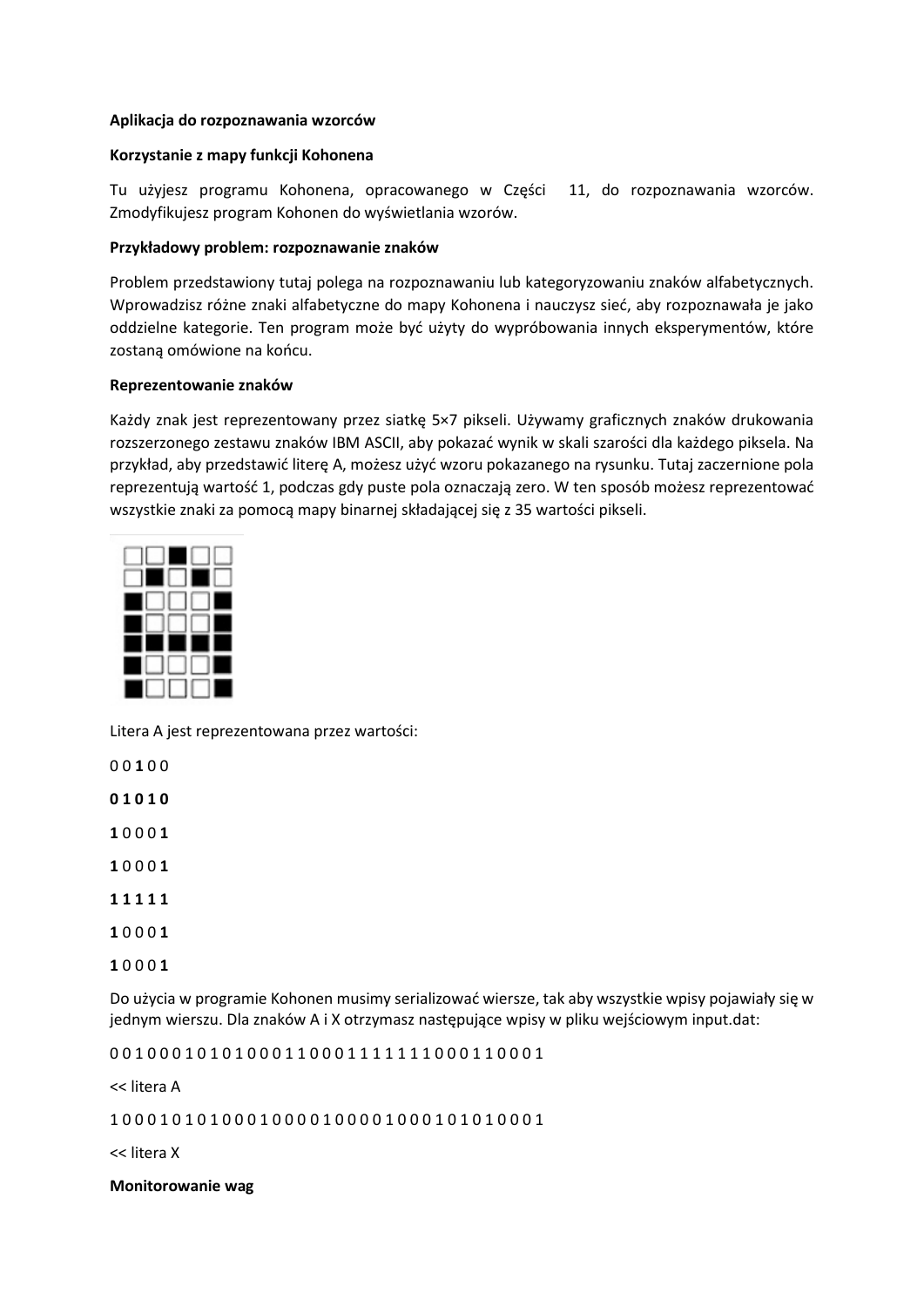Przedstawimy mapę Kohonena z wieloma takimi znakami i znajdziemy odpowiedź na wyjściu. Będziesz mógł obserwować mapę Kohonena, która przechodzi przez swoje cykle i uczy się wzorców wejściowych. W tym samym czasie powinieneś być w stanie obserwować wektory wag dla zwycięskich neuronów, aby zobaczyć wzór rozwijający się w wagach. Pamiętaj, że w przypadku mapy Kohonena wektory wag mają tendencję do dostosowywania się do wektorów wejściowych. Po chwili zauważysz, że wektor wag dla danych wejściowych będzie przypominał wzorzec wejściowy, który kategoryzujesz.

# **Reprezentujący wektor wagi**

Chociaż wartości włączenia i wyłączenia są w porządku dla wspomnianych wektorów wejściowych, musisz zobaczyć wartości skali szarości dla wektora wagi. Można to osiągnąć poprzez kwantyzowanie wektora wagowego w czterech przedziałach, z których każdy jest reprezentowany przez inny znak graficzny ASCII, jak pokazano w tabeli

<= 0 : Biały prostokąt (spacja)

0 < waga <= 0,25 : Prostokąt z jasną kropką

0,25 < waga <= 0,50: prostokąt ze średnimi kropkami

0.50 < waga <= 0.75: prostokąt w ciemne kropki

waga> 0,75: czarny prostokąt

Wartości ASCII dla znaków graficznych, które mają być użyte, są wymienione w tabeli

Biały prostokąt: 255

Prostokąt z jasnymi kropkami: 176

Biały prostokąt: 255

Prostokąt z jasnymi kropkami: 176

Rozwój kodu C++

Zmiany w programie Kohonena są stosunkowo niewielkie. Poniższa lista wskazuje te zmiany.

Zmiany w programie Kohonena

Pierwszą zmianą, jaką należy wprowadzić, jest definicja klasy Kohonen\_network. Znajduje się on w pliku layerk.h, pokazanym na listingu 1.

Listing 1 Zaktualizowany plik layerk.h

class Kohonen\_network

{

private:

layer \*layer\_ptr[2];

int layer\_size[2];

int neighborhood size;

public:

Kohonen\_network();

~Kohonen\_network();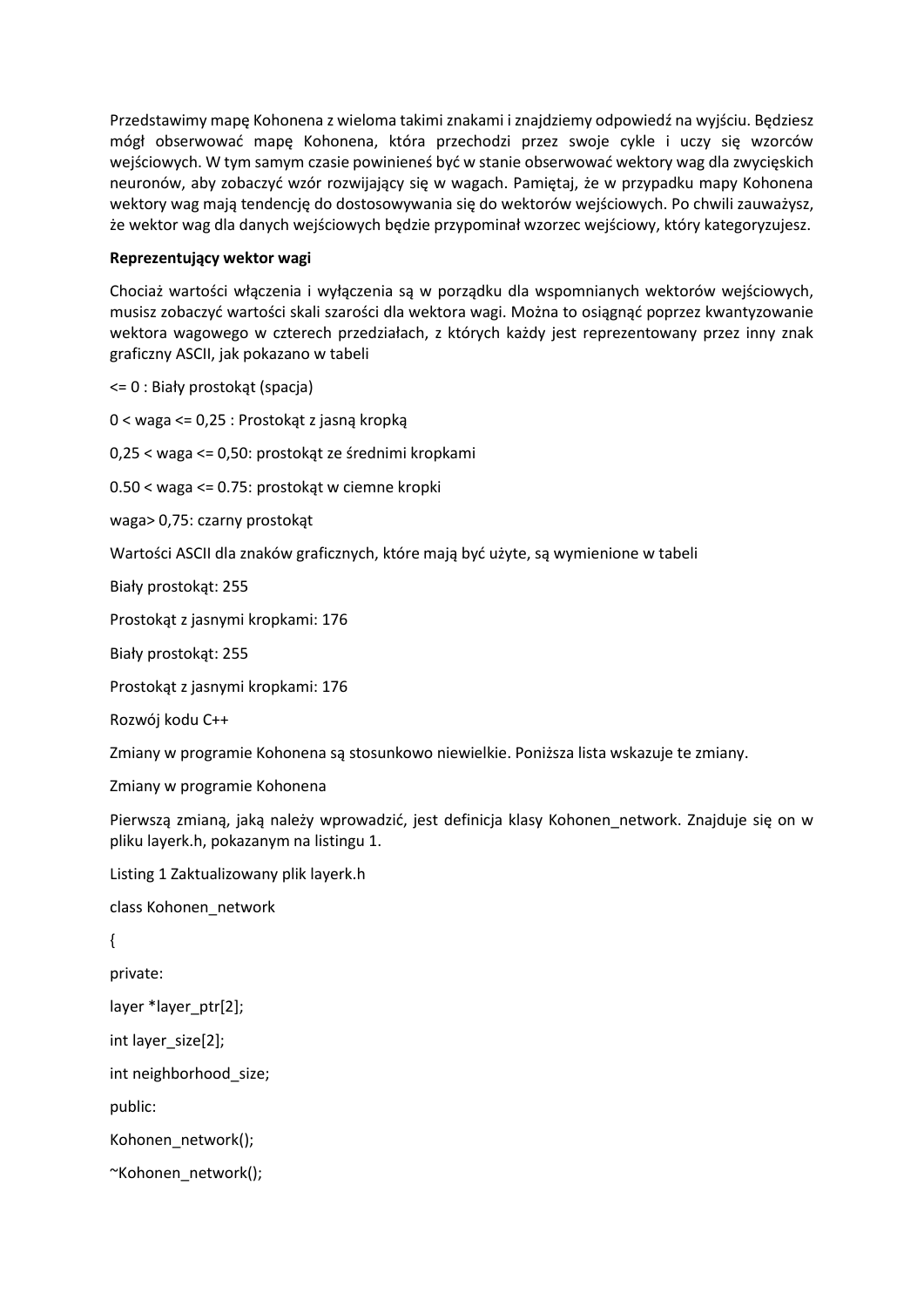```
void get_layer_info();
void set_up_network(int);
void randomize_weights();
void update_neigh_size(int);
void update_weights(const float);
void list_weights();
void list_outputs();
void get next vector(FILE *);
void process_next_pattern();
float get_win_dist();
int get_win_index();
void display_input_char();
void display_winner_weights();
```
};

Nowe funkcje składowe są oznaczone kursywą. Funkcje display\_input\_char() i display winner weights() są używane do wyświetlania map wejściowych i map wag na ekranie, aby zobaczyć, jak mapa znaków wagi zbiega się z mapą wejściową. Implementacja tych funkcji znajduje się w pliku layerk.cpp. Część tego pliku zawierająca te funkcje jest pokazana na listingu 2.

Listing 2 Dodatki do pliku implementacyjnego layerk.cpp

```
void Kohonen_network::display_input_char()
```

```
{
```
int i, num\_inputs;

unsigned char ch;

float temp;

int col=0;

float \* inputptr;

num\_inputs=layer\_ptr[1]->num\_inputs;

```
inputptr = layer_ptr[1]->inputs;
```
// we've got a 5x7 character to display

```
for (i=0; i<sub>num</sub> inputs; i++)
```
{

```
temp = *(inputptr);
```
if (temp  $<= 0$ )

ch=255;// blank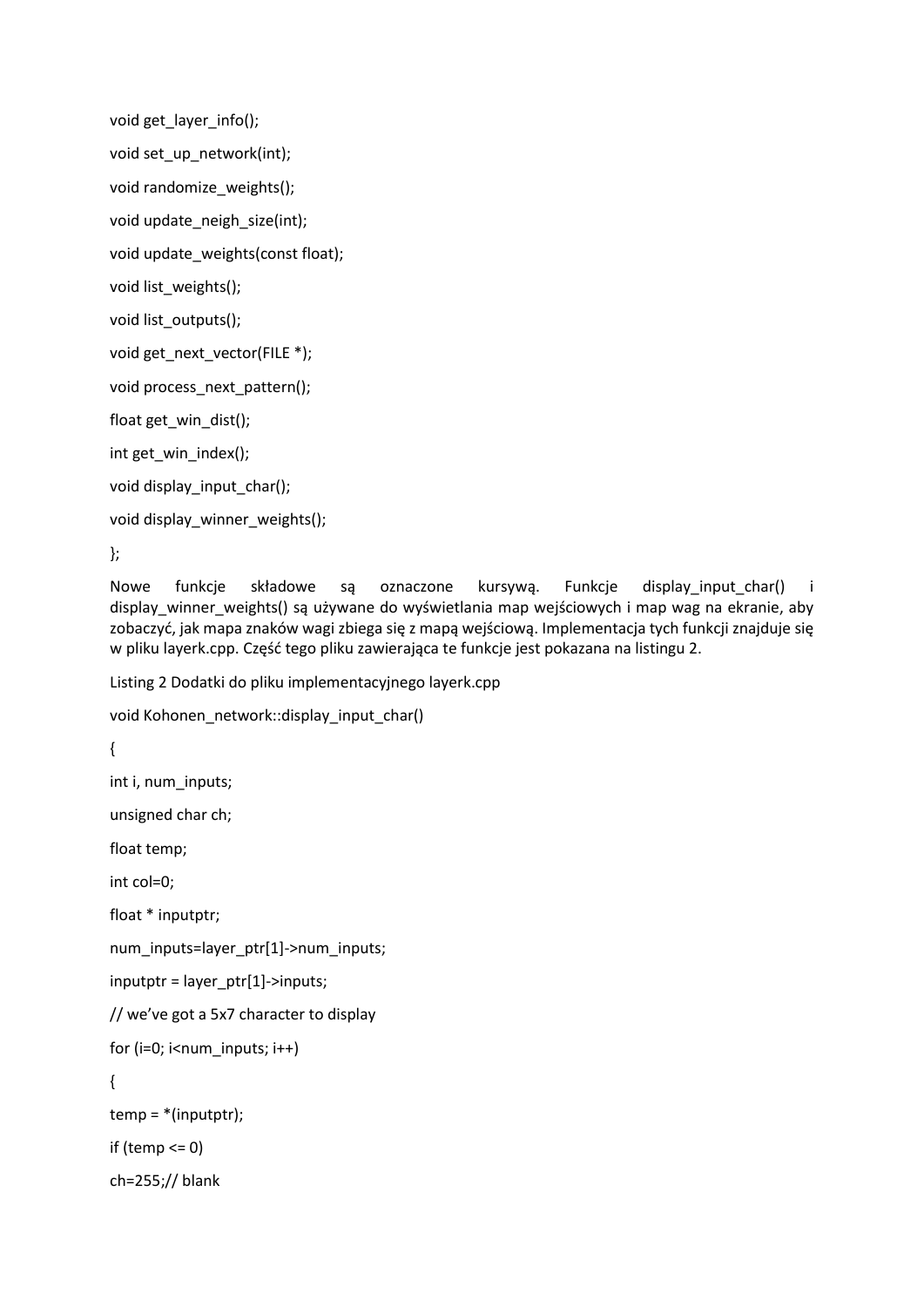```
else if ((temp > 0) && (temp <= 0.25))
ch=176; // dotted rectangle -light
else if ((temp > 0.25) && (temp <= 0.50))
ch=177; // dotted rectangle -medium
else if ((temp >0.50) && (temp <= 0.75))
ch=178; // dotted rectangle -dark
else if (temp > 0.75)
ch=219; // filled rectangle
printf("%c",ch); //fill a row
col++;
if ((col % 5)==0)
printf("\n"); // new row
inputptr++;
}
printf("\ln\ln");
}
void Kohonen_network::display_winner_weights()
{
int i, k;
unsigned char ch;
float temp;
float * wmat;
int col=0;
int win_index;
int num_inputs, num_outputs;
num_inputs= layer_ptr[1]->num_inputs;
wmat = ((Kohonen_layer*)layer_ptr[1])
->weights;
win_index=((Kohonen_layer*)layer_ptr[1])
->winner_index;
num_outputs=layer_ptr[1]->num_outputs;
// we've got a 5x7 character to display
for (i=0; i<sub>num</sub> inputs; i++)
```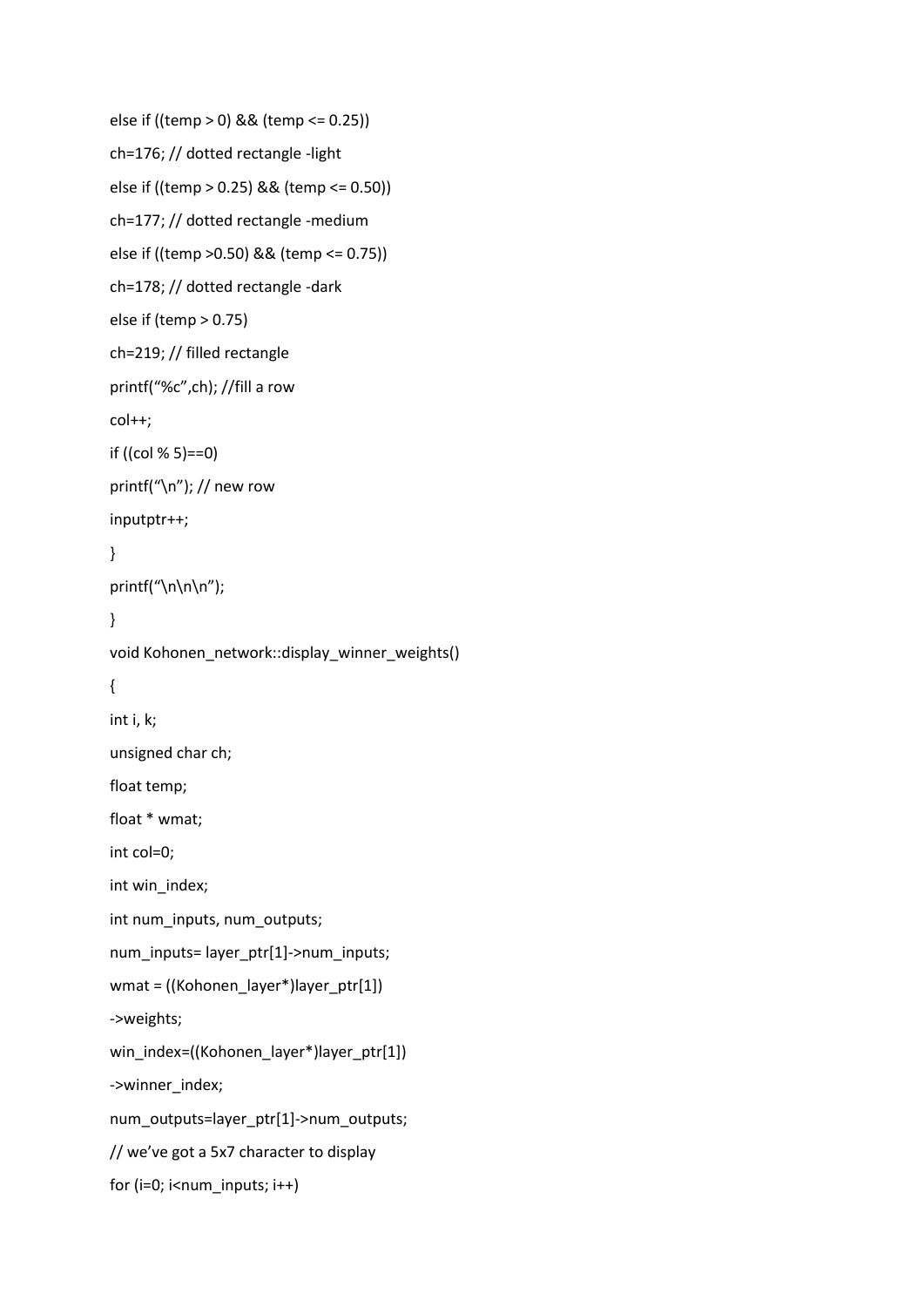{

```
k= i*num_outputs;
temp = wmat[k+win_index];
if (temp <= 0)
ch=255;// blank
else if ((temp > 0) && (temp <= 0.25))
ch=176; // dotted rectangle -light
else if ((temp > 0.25) && (temp <= 0.50))
ch=177; // dotted rectangle -medium
else if ((temp > 0.50) && (temp <= 0.75))
ch=178; // dotted rectangle -dark
else if (temp > 0.75)
ch=219; // filled rectangle
printf("%c",ch); //fill a row
col++;
if ((col % 5)==0)
printf("\n"); // new row
}
printf("\n\n");
printf("—————————-\n");
}
```
Ostatnią zmianą, jaką należy wprowadzić, jest plik kohonen.cpp. Nowy plik nazywa się pattern.cpp i jest pokazany na listingu 3.

Listing 3 The implementation file pattern.cpp

// pattern.cpp V. Rao, H. Rao

// Kohonen map for pattern recognition

#include "layerk.cpp"

#define INPUT\_FILE "input.dat"

#define OUTPUT\_FILE "kohonen.dat"

#define dist\_tol 0.001

#define wait\_cycles 10000 // creates a pause to

// view the character maps

void main()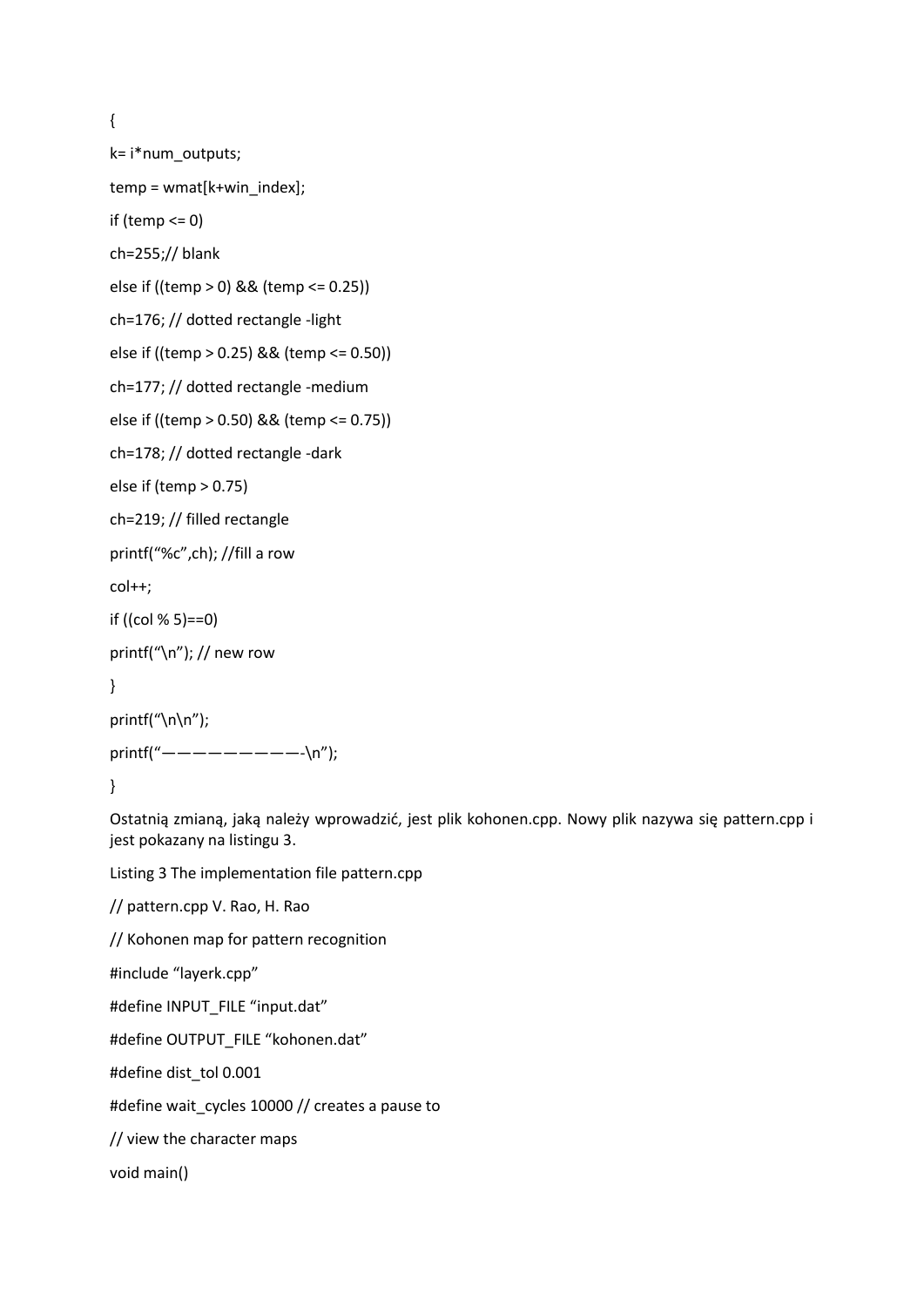```
{
int neighborhood_size, period;
float avg_dist_per_cycle=0.0;
float dist_last_cycle=0.0;
float avg_dist_per_pattern=100.0; // for the latest cycle
float dist_last_pattern=0.0;
float total dist;
float alpha;
unsigned startup;
int max_cycles;
int patterns_per_cycle=0;
int total cycles, total patterns;
int i;
// create a network object
Kohonen_network knet;
FILE * input file ptr, * output file ptr;
// open input file for reading
if ((input_file_ptr=fopen(INPUT_FILE,"r"))==NULL)
{
cout << "problem opening input file\n";
exit(1);
}
// open writing file for writing
if ((output_file_ptr=fopen(OUTPUT_FILE,"w"))==NULL)
{
cout << "problem opening output file\n";
exit(1);
}
// ————————————————————-
// Read in an initial values for alpha, and the
// neighborhood size.
// Both of these parameters are decreased with
// time. The number of cycles to execute before
```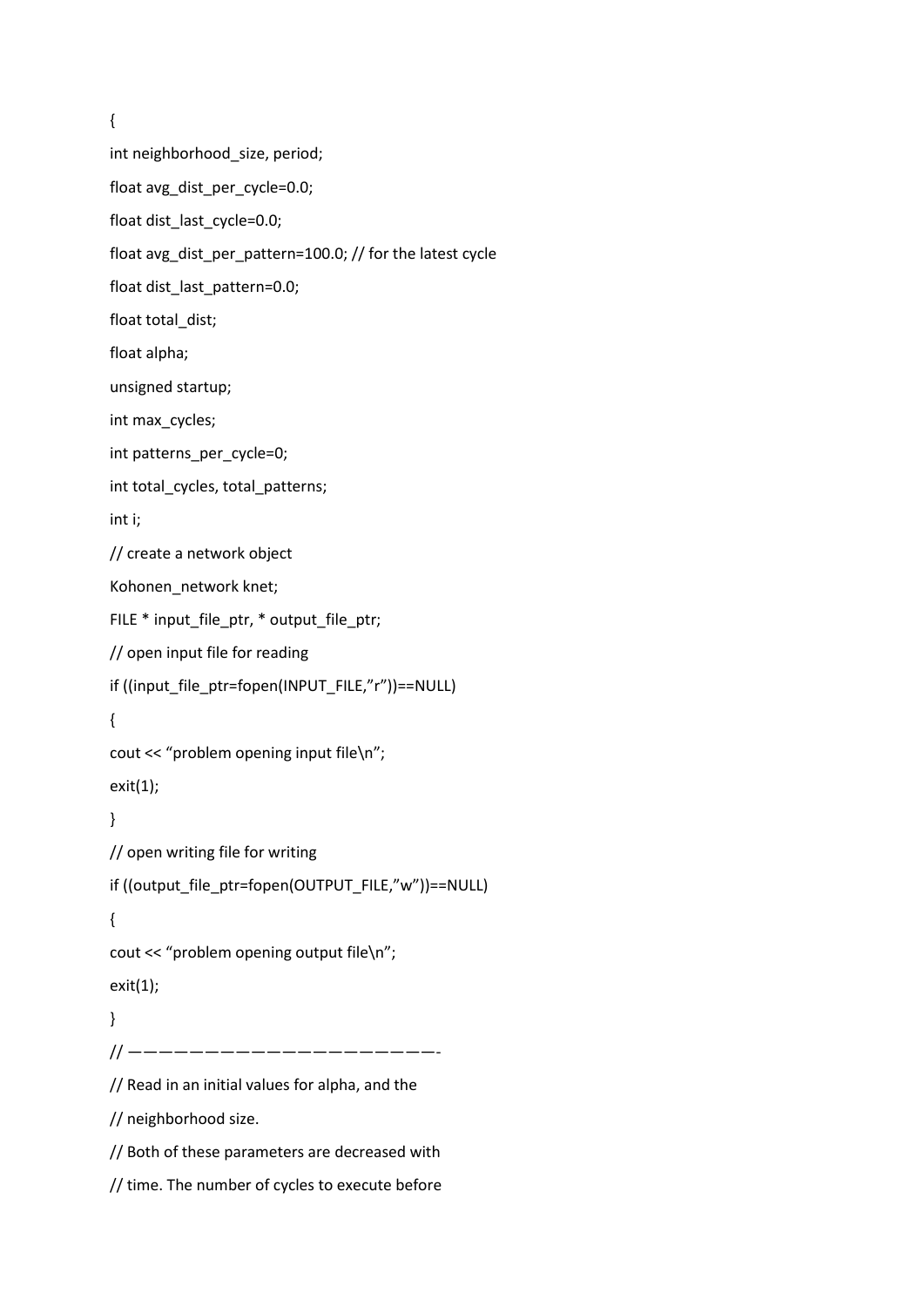// decreasing the value of these parameters is // called the period. Read in a value for the // period. // ———————————————————— cout << " Please enter initial values for:\n"; cout << "alpha (0.01-1.0),\n"; cout << "and the neighborhood size (integer between 0\ and 50)\n"; cout << "separated by spaces, e.g.  $0.35 \n\ln$ "; cin >> alpha >> neighborhood\_size ; cout  $<<$  "\nNow enter the period, which is the\n"; cout << "number of cycles after which the values\n"; cout << "for alpha the neighborhood size are \ decremented\n"; cout << "choose an integer between 1 and 500, e.g.  $\setminus$  50  $\setminus$ n"; cin >> period; // Read in the maximum number of cycles // each pass through the input data file is a cycle cout << "\nPlease enter the maximum cycles for the simulation\n"; cout << "A cycle is one pass through the data set.\n"; cout << "Try a value of 500 to start with $\n\ln$ "; cin >> max\_cycles; // the main loop // // continue looping until the average distance is less than // the tolerance specified at the top of this file // , or the maximum number of // cycles is exceeded; // initialize counters total cycles=0;  $//$  a cycle is once through all the input data total patterns=0;  $//$  a pattern is one entry in the input data // get layer information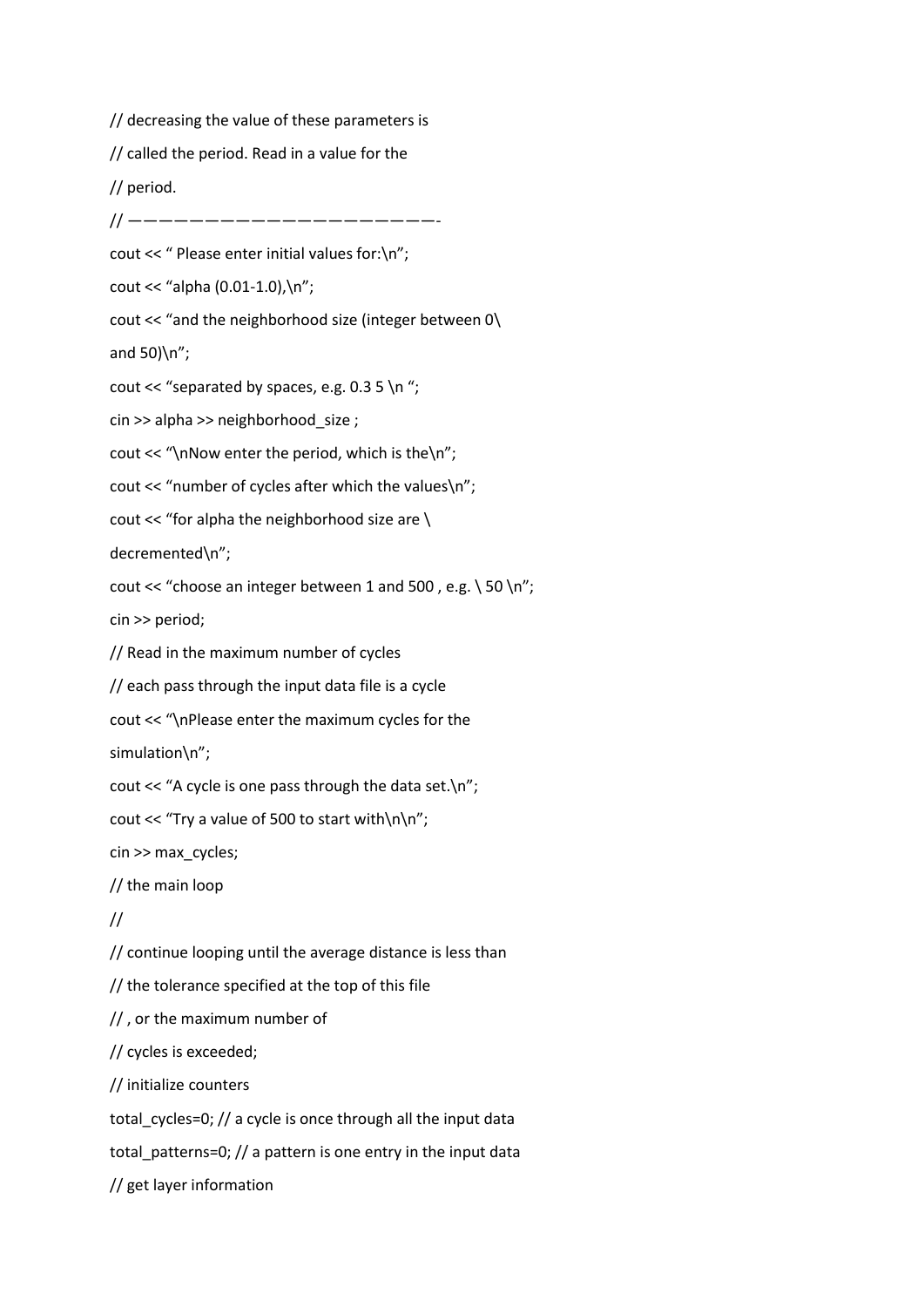```
knet.get_layer_info();
// set up the network connections
knet.set_up_network(neighborhood_size);
// initialize the weights
// randomize weights for the Kohonen layer
// note that the randomize function for the
// Kohonen simulator generates
// weights that are normalized to length = 1knet.randomize_weights();
// write header to output file
fprintf(output_file_ptr,
"cycle\tpattern\twin index\tneigh_size\\
tavg_dist_per_pattern\n");
fprintf(output_file_ptr,
"————————————————————————\n");
startup=1;
total_dist=0;
while (
(avg_dist_per_pattern > dist_tol)
&& (total_cycles < max_cycles)
|| (startup==1)
)
{
startup=0;
dist_last_cycle=0; // reset for each cycle
patterns_per_cycle=0;
// process all the vectors in the datafile
while (!feof(input_file_ptr))
{
knet.get_next_vector(input_file_ptr);
// now apply it to the Kohonen network
knet.process_next_pattern();
dist_last_pattern=knet.get_win_dist();
```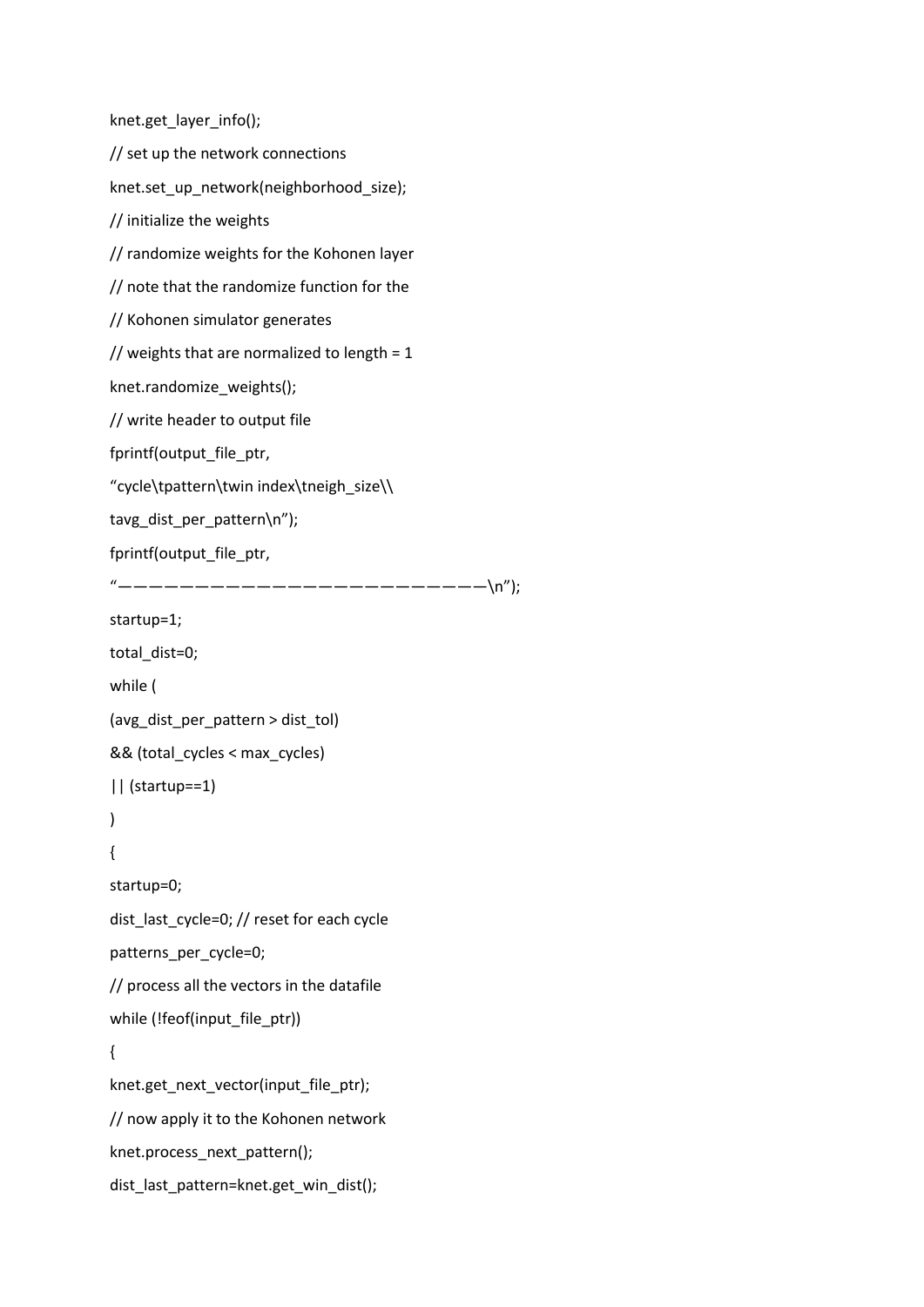```
// print result to output file
fprintf(output_file_ptr,"%i\t%i\t%i\t\t%i\t\t%f\n",
total_cycles,total_patterns,knet.get_win_index(),
neighborhood_size,avg_dist_per_pattern);
// display the input character and the
// weights for the winner to see match
knet.display_input_char();
knet.display_winner_weights();
// pause for a while to view the
// character maps
for (i=0; i<wait cycles; i++)
{;}
total patterns++;
// gradually reduce the neighborhood size
// and the gain, alpha
if (((total cycles+1) % period) == 0)
{
if (neighborhood_size > 0)
neighborhood_size —;
knet.update_neigh_size(neighborhood_size);
if (alpha>0.1)
alpha - (float)0.1;
}
patterns_per_cycle++;
dist_last_cycle += dist_last_pattern;
knet.update_weights(alpha);
dist_last_pattern = 0;
}
avg_dist_per_pattern= dist_last_cycle/patterns_per_cycle;
total_dist += dist_last_cycle;
total cycles++;
fseek(input_file_ptr, 0L, SEEK_SET); // reset the file
pointer
```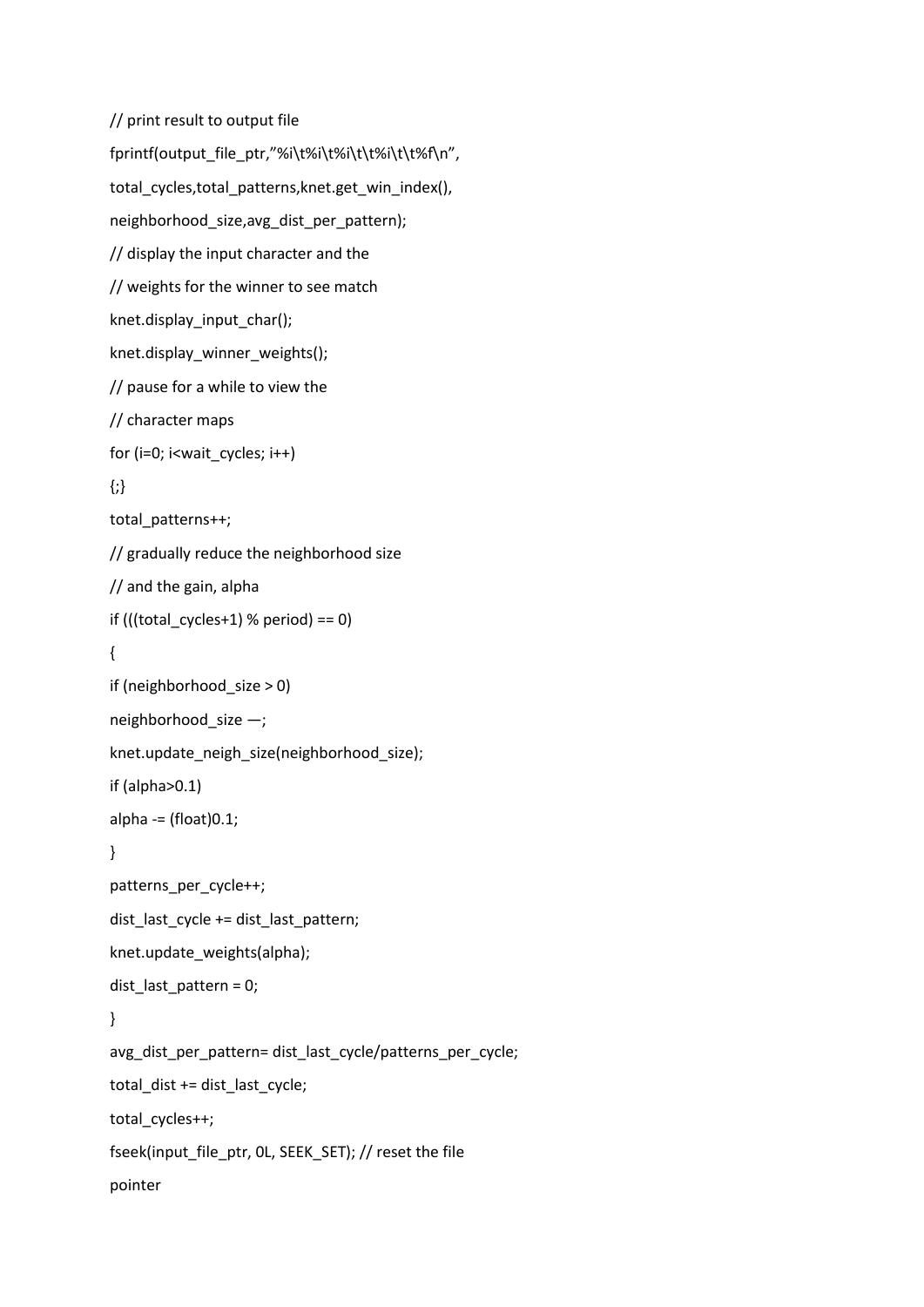// to the beginning of // the file } // end main loop cout << "\n\n\n\n\n\n\n\n\n\n\n\n'; cout << "-------------------------\n"; cout << " done \n"; avg\_dist\_per\_cycle= total\_dist/total\_cycles; cout  $<<$  "\n"; cout << "-->average dist per cycle = " << avg\_dist\_per\_cycle << " <--\n"; cout << ">dist last cycle = " << dist last cycle << " < \n"; cout << "->dist last cycle per pattern= " << avg\_dist\_per\_pattern << " <—-\n"; cout << "--->total cycles = " << total\_cycles << " <-- $\ln$ ": cout << " $-- ---$  >total patterns = " << total patterns << " < $-\n\cdot n$ "; cout << "---------------------------\n": // close the input file

fclose(input\_file\_ptr);

}

Zmiany w programie zaznaczono kursywą. Skompiluj ten program, kompilując i tworząc plik pattern.cpp, po zmodyfikowaniu plików layerk.cpp i layerk.h, jak wskazano wcześniej.

#### **Testowanie programu**

Uruchommy przykład, dla którego utworzyliśmy plik wejściowy. Mamy plik input.dat ze zdefiniowanymi znakami A i X. Przebieg programu z tymi danymi wejściowymi jest przedstawiony w następujący sposób:

Please enter initial values for:

alpha (0.01-1.0),

and the neighborhood size (integer between 0 and 50)

separated by spaces, e.g., 0.3 5

0.3 5

Now enter the period, which is the

number of cycles after which the values

for alpha the neighborhood size are decremented

choose an integer between 1 and 500, e.g., 50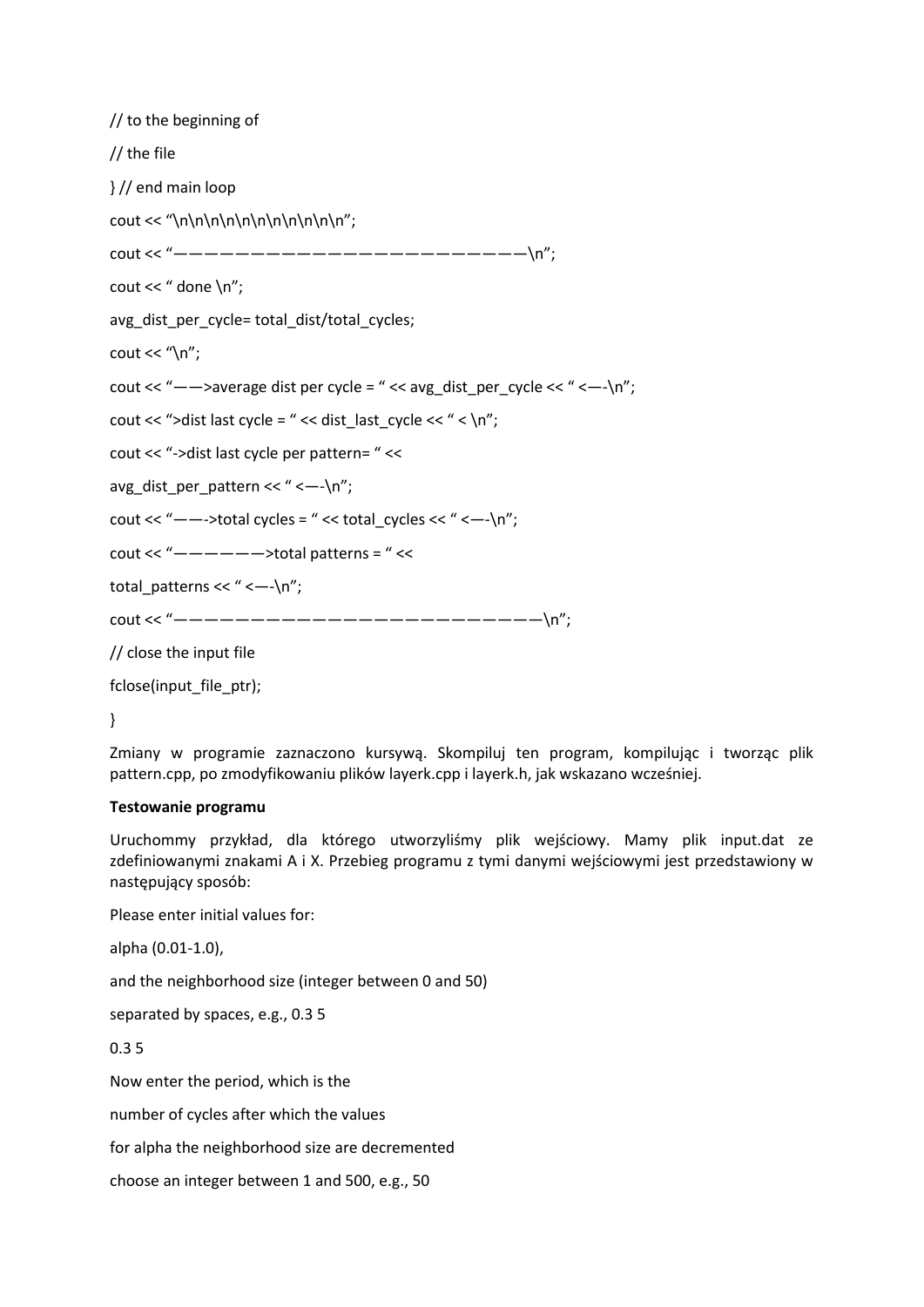Please enter the maximum cycles for the simulation A cycle is one pass through the data set. Try a value of 500 to start with 500 Enter in the layer sizes separated by spaces. A Kohonen network has an input layer followed by a Kohonen (output) layer

35 100

Wynik programu jest jak zwykle zawarty w pliku kohonen.dat. To pokazuje następujący wynik

50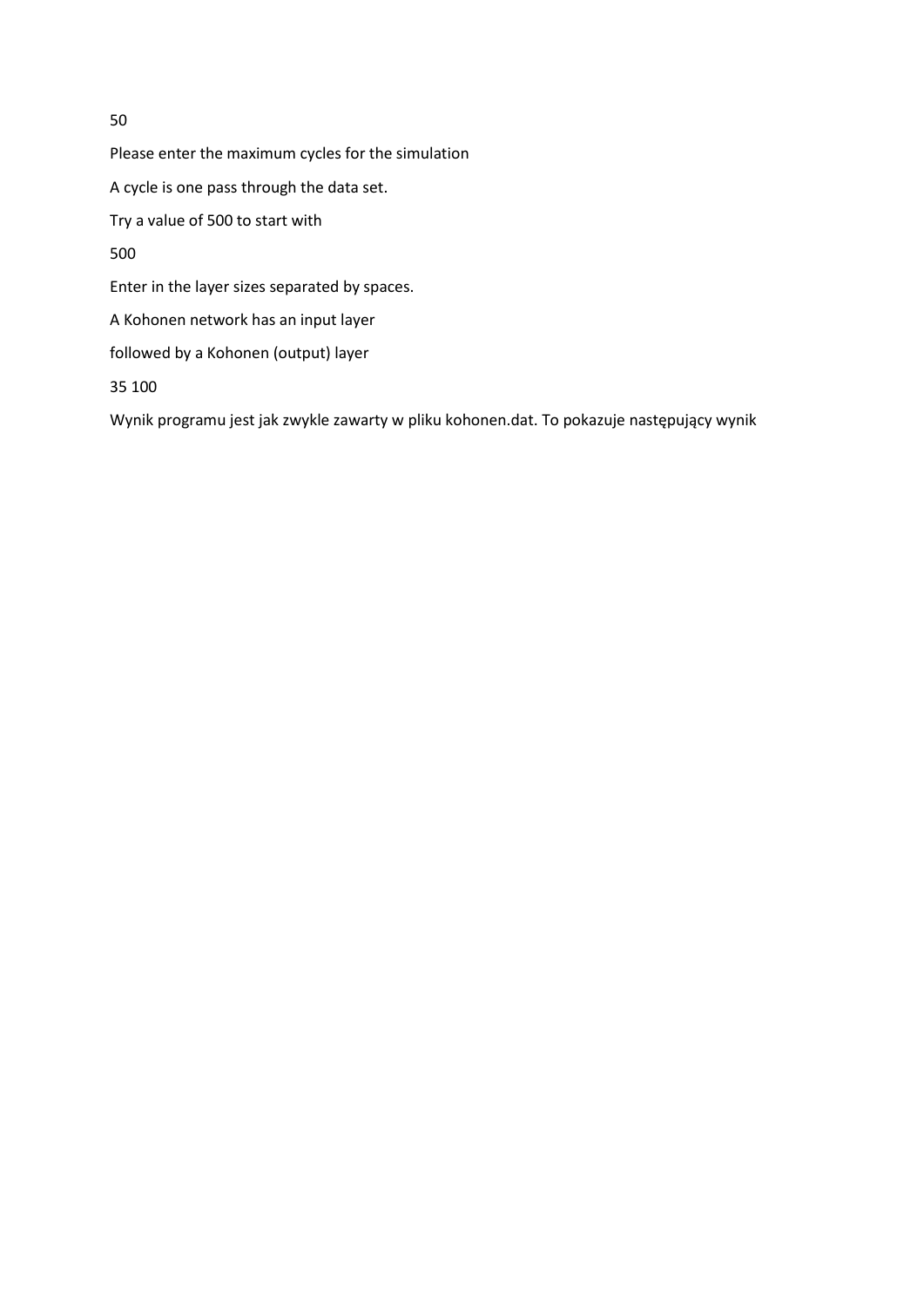| 5<br>42<br>100.000000<br>0<br>0<br>0<br>$\mathbf{1}$<br>47<br>5<br>100.000000<br>5<br>1<br>2<br>42<br>0.508321<br>1<br>5<br>3<br>47<br>0.508321<br>$\overline{\mathbf{2}}$<br>5<br>4<br>0.742254<br>40<br>5<br>5<br>2<br>47<br>0.742254<br>3<br>6<br>5<br>40<br>0.560121<br>3<br>5<br>7<br>47<br>0.560121<br>5<br>4<br>8<br>40<br>0.392084<br>4<br>9<br>5<br>0.392084<br>47<br>5<br>5<br>0.274459<br>10<br>40<br>5<br>5<br>11<br>47<br>0.274459<br>6<br>5<br>12<br>0.192121<br>40<br>6<br>5<br>13<br>47<br>0.192121<br>$\overline{7}$<br>5<br>14<br>40<br>0.134485<br>7<br>5<br>15<br>47<br>0.134485<br>5<br>8<br>16<br>40<br>0.094139<br>5<br>8<br>17<br>47<br>0.094139<br>9<br>5<br>18<br>0.065898<br>40<br>5<br>9<br>19<br>47<br>0.065898<br>5<br>10<br>20<br>40<br>0.046128<br>5<br>21<br>0.046128<br>10<br>47<br>5<br>22<br>0.032290<br>11<br>40<br>5<br>23<br>11<br>47<br>0.032290<br>5<br>12<br>24<br>0.022603<br>40<br>5<br>12<br>25<br>47<br>0.022603<br>5<br>13<br>26<br>40<br>0.015822<br>5<br>13<br>27<br>47<br>0.015822<br>5<br>14<br>28<br>40<br>0.011075<br>5<br>14<br>29<br>47<br>0.011075<br>5<br>15<br>30<br>40<br>0.007753<br>5<br>15<br>31<br>47<br>0.007753<br>5<br>16<br>32<br>40<br>0.005427<br>5<br>16<br>33<br>0.005427<br>47<br>17<br>34<br>40<br>5<br>0.003799<br>5<br>5<br>17<br>35<br>47<br>0.003799<br>36<br>40<br>18<br>0.002659<br>5<br>18<br>37<br>47<br>0.002659<br>5<br>19<br>38<br>40<br>0.001861<br>5<br>19<br>39<br>47<br>0.001861<br>5<br>20<br>40<br>40<br>0.001303<br>5<br>20<br>41<br>47<br>0.001303 | cycle | pattern | win index | neigh_size | avg_dist_per_pattern |  |  |  |  |  |  |
|------------------------------------------------------------------------------------------------------------------------------------------------------------------------------------------------------------------------------------------------------------------------------------------------------------------------------------------------------------------------------------------------------------------------------------------------------------------------------------------------------------------------------------------------------------------------------------------------------------------------------------------------------------------------------------------------------------------------------------------------------------------------------------------------------------------------------------------------------------------------------------------------------------------------------------------------------------------------------------------------------------------------------------------------------------------------------------------------------------------------------------------------------------------------------------------------------------------------------------------------------------------------------------------------------------------------------------------------------------------------------------------------------------------------------------------------------------------------------------------------------------------------------------------------|-------|---------|-----------|------------|----------------------|--|--|--|--|--|--|
|                                                                                                                                                                                                                                                                                                                                                                                                                                                                                                                                                                                                                                                                                                                                                                                                                                                                                                                                                                                                                                                                                                                                                                                                                                                                                                                                                                                                                                                                                                                                                |       |         |           |            |                      |  |  |  |  |  |  |
|                                                                                                                                                                                                                                                                                                                                                                                                                                                                                                                                                                                                                                                                                                                                                                                                                                                                                                                                                                                                                                                                                                                                                                                                                                                                                                                                                                                                                                                                                                                                                |       |         |           |            |                      |  |  |  |  |  |  |
|                                                                                                                                                                                                                                                                                                                                                                                                                                                                                                                                                                                                                                                                                                                                                                                                                                                                                                                                                                                                                                                                                                                                                                                                                                                                                                                                                                                                                                                                                                                                                |       |         |           |            |                      |  |  |  |  |  |  |
|                                                                                                                                                                                                                                                                                                                                                                                                                                                                                                                                                                                                                                                                                                                                                                                                                                                                                                                                                                                                                                                                                                                                                                                                                                                                                                                                                                                                                                                                                                                                                |       |         |           |            |                      |  |  |  |  |  |  |
|                                                                                                                                                                                                                                                                                                                                                                                                                                                                                                                                                                                                                                                                                                                                                                                                                                                                                                                                                                                                                                                                                                                                                                                                                                                                                                                                                                                                                                                                                                                                                |       |         |           |            |                      |  |  |  |  |  |  |
|                                                                                                                                                                                                                                                                                                                                                                                                                                                                                                                                                                                                                                                                                                                                                                                                                                                                                                                                                                                                                                                                                                                                                                                                                                                                                                                                                                                                                                                                                                                                                |       |         |           |            |                      |  |  |  |  |  |  |
|                                                                                                                                                                                                                                                                                                                                                                                                                                                                                                                                                                                                                                                                                                                                                                                                                                                                                                                                                                                                                                                                                                                                                                                                                                                                                                                                                                                                                                                                                                                                                |       |         |           |            |                      |  |  |  |  |  |  |
|                                                                                                                                                                                                                                                                                                                                                                                                                                                                                                                                                                                                                                                                                                                                                                                                                                                                                                                                                                                                                                                                                                                                                                                                                                                                                                                                                                                                                                                                                                                                                |       |         |           |            |                      |  |  |  |  |  |  |
|                                                                                                                                                                                                                                                                                                                                                                                                                                                                                                                                                                                                                                                                                                                                                                                                                                                                                                                                                                                                                                                                                                                                                                                                                                                                                                                                                                                                                                                                                                                                                |       |         |           |            |                      |  |  |  |  |  |  |
|                                                                                                                                                                                                                                                                                                                                                                                                                                                                                                                                                                                                                                                                                                                                                                                                                                                                                                                                                                                                                                                                                                                                                                                                                                                                                                                                                                                                                                                                                                                                                |       |         |           |            |                      |  |  |  |  |  |  |
|                                                                                                                                                                                                                                                                                                                                                                                                                                                                                                                                                                                                                                                                                                                                                                                                                                                                                                                                                                                                                                                                                                                                                                                                                                                                                                                                                                                                                                                                                                                                                |       |         |           |            |                      |  |  |  |  |  |  |
|                                                                                                                                                                                                                                                                                                                                                                                                                                                                                                                                                                                                                                                                                                                                                                                                                                                                                                                                                                                                                                                                                                                                                                                                                                                                                                                                                                                                                                                                                                                                                |       |         |           |            |                      |  |  |  |  |  |  |
|                                                                                                                                                                                                                                                                                                                                                                                                                                                                                                                                                                                                                                                                                                                                                                                                                                                                                                                                                                                                                                                                                                                                                                                                                                                                                                                                                                                                                                                                                                                                                |       |         |           |            |                      |  |  |  |  |  |  |
|                                                                                                                                                                                                                                                                                                                                                                                                                                                                                                                                                                                                                                                                                                                                                                                                                                                                                                                                                                                                                                                                                                                                                                                                                                                                                                                                                                                                                                                                                                                                                |       |         |           |            |                      |  |  |  |  |  |  |
|                                                                                                                                                                                                                                                                                                                                                                                                                                                                                                                                                                                                                                                                                                                                                                                                                                                                                                                                                                                                                                                                                                                                                                                                                                                                                                                                                                                                                                                                                                                                                |       |         |           |            |                      |  |  |  |  |  |  |
|                                                                                                                                                                                                                                                                                                                                                                                                                                                                                                                                                                                                                                                                                                                                                                                                                                                                                                                                                                                                                                                                                                                                                                                                                                                                                                                                                                                                                                                                                                                                                |       |         |           |            |                      |  |  |  |  |  |  |
|                                                                                                                                                                                                                                                                                                                                                                                                                                                                                                                                                                                                                                                                                                                                                                                                                                                                                                                                                                                                                                                                                                                                                                                                                                                                                                                                                                                                                                                                                                                                                |       |         |           |            |                      |  |  |  |  |  |  |
|                                                                                                                                                                                                                                                                                                                                                                                                                                                                                                                                                                                                                                                                                                                                                                                                                                                                                                                                                                                                                                                                                                                                                                                                                                                                                                                                                                                                                                                                                                                                                |       |         |           |            |                      |  |  |  |  |  |  |
|                                                                                                                                                                                                                                                                                                                                                                                                                                                                                                                                                                                                                                                                                                                                                                                                                                                                                                                                                                                                                                                                                                                                                                                                                                                                                                                                                                                                                                                                                                                                                |       |         |           |            |                      |  |  |  |  |  |  |
|                                                                                                                                                                                                                                                                                                                                                                                                                                                                                                                                                                                                                                                                                                                                                                                                                                                                                                                                                                                                                                                                                                                                                                                                                                                                                                                                                                                                                                                                                                                                                |       |         |           |            |                      |  |  |  |  |  |  |
|                                                                                                                                                                                                                                                                                                                                                                                                                                                                                                                                                                                                                                                                                                                                                                                                                                                                                                                                                                                                                                                                                                                                                                                                                                                                                                                                                                                                                                                                                                                                                |       |         |           |            |                      |  |  |  |  |  |  |
|                                                                                                                                                                                                                                                                                                                                                                                                                                                                                                                                                                                                                                                                                                                                                                                                                                                                                                                                                                                                                                                                                                                                                                                                                                                                                                                                                                                                                                                                                                                                                |       |         |           |            |                      |  |  |  |  |  |  |
|                                                                                                                                                                                                                                                                                                                                                                                                                                                                                                                                                                                                                                                                                                                                                                                                                                                                                                                                                                                                                                                                                                                                                                                                                                                                                                                                                                                                                                                                                                                                                |       |         |           |            |                      |  |  |  |  |  |  |
|                                                                                                                                                                                                                                                                                                                                                                                                                                                                                                                                                                                                                                                                                                                                                                                                                                                                                                                                                                                                                                                                                                                                                                                                                                                                                                                                                                                                                                                                                                                                                |       |         |           |            |                      |  |  |  |  |  |  |
|                                                                                                                                                                                                                                                                                                                                                                                                                                                                                                                                                                                                                                                                                                                                                                                                                                                                                                                                                                                                                                                                                                                                                                                                                                                                                                                                                                                                                                                                                                                                                |       |         |           |            |                      |  |  |  |  |  |  |
|                                                                                                                                                                                                                                                                                                                                                                                                                                                                                                                                                                                                                                                                                                                                                                                                                                                                                                                                                                                                                                                                                                                                                                                                                                                                                                                                                                                                                                                                                                                                                |       |         |           |            |                      |  |  |  |  |  |  |
|                                                                                                                                                                                                                                                                                                                                                                                                                                                                                                                                                                                                                                                                                                                                                                                                                                                                                                                                                                                                                                                                                                                                                                                                                                                                                                                                                                                                                                                                                                                                                |       |         |           |            |                      |  |  |  |  |  |  |
|                                                                                                                                                                                                                                                                                                                                                                                                                                                                                                                                                                                                                                                                                                                                                                                                                                                                                                                                                                                                                                                                                                                                                                                                                                                                                                                                                                                                                                                                                                                                                |       |         |           |            |                      |  |  |  |  |  |  |
|                                                                                                                                                                                                                                                                                                                                                                                                                                                                                                                                                                                                                                                                                                                                                                                                                                                                                                                                                                                                                                                                                                                                                                                                                                                                                                                                                                                                                                                                                                                                                |       |         |           |            |                      |  |  |  |  |  |  |
|                                                                                                                                                                                                                                                                                                                                                                                                                                                                                                                                                                                                                                                                                                                                                                                                                                                                                                                                                                                                                                                                                                                                                                                                                                                                                                                                                                                                                                                                                                                                                |       |         |           |            |                      |  |  |  |  |  |  |
|                                                                                                                                                                                                                                                                                                                                                                                                                                                                                                                                                                                                                                                                                                                                                                                                                                                                                                                                                                                                                                                                                                                                                                                                                                                                                                                                                                                                                                                                                                                                                |       |         |           |            |                      |  |  |  |  |  |  |
|                                                                                                                                                                                                                                                                                                                                                                                                                                                                                                                                                                                                                                                                                                                                                                                                                                                                                                                                                                                                                                                                                                                                                                                                                                                                                                                                                                                                                                                                                                                                                |       |         |           |            |                      |  |  |  |  |  |  |
|                                                                                                                                                                                                                                                                                                                                                                                                                                                                                                                                                                                                                                                                                                                                                                                                                                                                                                                                                                                                                                                                                                                                                                                                                                                                                                                                                                                                                                                                                                                                                |       |         |           |            |                      |  |  |  |  |  |  |
|                                                                                                                                                                                                                                                                                                                                                                                                                                                                                                                                                                                                                                                                                                                                                                                                                                                                                                                                                                                                                                                                                                                                                                                                                                                                                                                                                                                                                                                                                                                                                |       |         |           |            |                      |  |  |  |  |  |  |
|                                                                                                                                                                                                                                                                                                                                                                                                                                                                                                                                                                                                                                                                                                                                                                                                                                                                                                                                                                                                                                                                                                                                                                                                                                                                                                                                                                                                                                                                                                                                                |       |         |           |            |                      |  |  |  |  |  |  |
|                                                                                                                                                                                                                                                                                                                                                                                                                                                                                                                                                                                                                                                                                                                                                                                                                                                                                                                                                                                                                                                                                                                                                                                                                                                                                                                                                                                                                                                                                                                                                |       |         |           |            |                      |  |  |  |  |  |  |
|                                                                                                                                                                                                                                                                                                                                                                                                                                                                                                                                                                                                                                                                                                                                                                                                                                                                                                                                                                                                                                                                                                                                                                                                                                                                                                                                                                                                                                                                                                                                                |       |         |           |            |                      |  |  |  |  |  |  |
|                                                                                                                                                                                                                                                                                                                                                                                                                                                                                                                                                                                                                                                                                                                                                                                                                                                                                                                                                                                                                                                                                                                                                                                                                                                                                                                                                                                                                                                                                                                                                |       |         |           |            |                      |  |  |  |  |  |  |
|                                                                                                                                                                                                                                                                                                                                                                                                                                                                                                                                                                                                                                                                                                                                                                                                                                                                                                                                                                                                                                                                                                                                                                                                                                                                                                                                                                                                                                                                                                                                                |       |         |           |            |                      |  |  |  |  |  |  |
|                                                                                                                                                                                                                                                                                                                                                                                                                                                                                                                                                                                                                                                                                                                                                                                                                                                                                                                                                                                                                                                                                                                                                                                                                                                                                                                                                                                                                                                                                                                                                |       |         |           |            |                      |  |  |  |  |  |  |
|                                                                                                                                                                                                                                                                                                                                                                                                                                                                                                                                                                                                                                                                                                                                                                                                                                                                                                                                                                                                                                                                                                                                                                                                                                                                                                                                                                                                                                                                                                                                                |       |         |           |            |                      |  |  |  |  |  |  |
|                                                                                                                                                                                                                                                                                                                                                                                                                                                                                                                                                                                                                                                                                                                                                                                                                                                                                                                                                                                                                                                                                                                                                                                                                                                                                                                                                                                                                                                                                                                                                |       |         |           |            |                      |  |  |  |  |  |  |

Tolerancja odległości została ustawiona na 0,001 dla tego programu, a program był w stanie osiągnąć zbieżność do tej wartości. Oba wejścia zostały pomyślnie zaklasyfikowane do dwóch różnych zwycięskich neuronów wyjściowych. Na rysunkach poniższych widzisz dwie migawki wektorów wejściowych i wagowych, które znajdziesz w tym programie. Wektor wagi przypomina dane wejściowe, jak widać, ale nie jest to dokładna replikacja.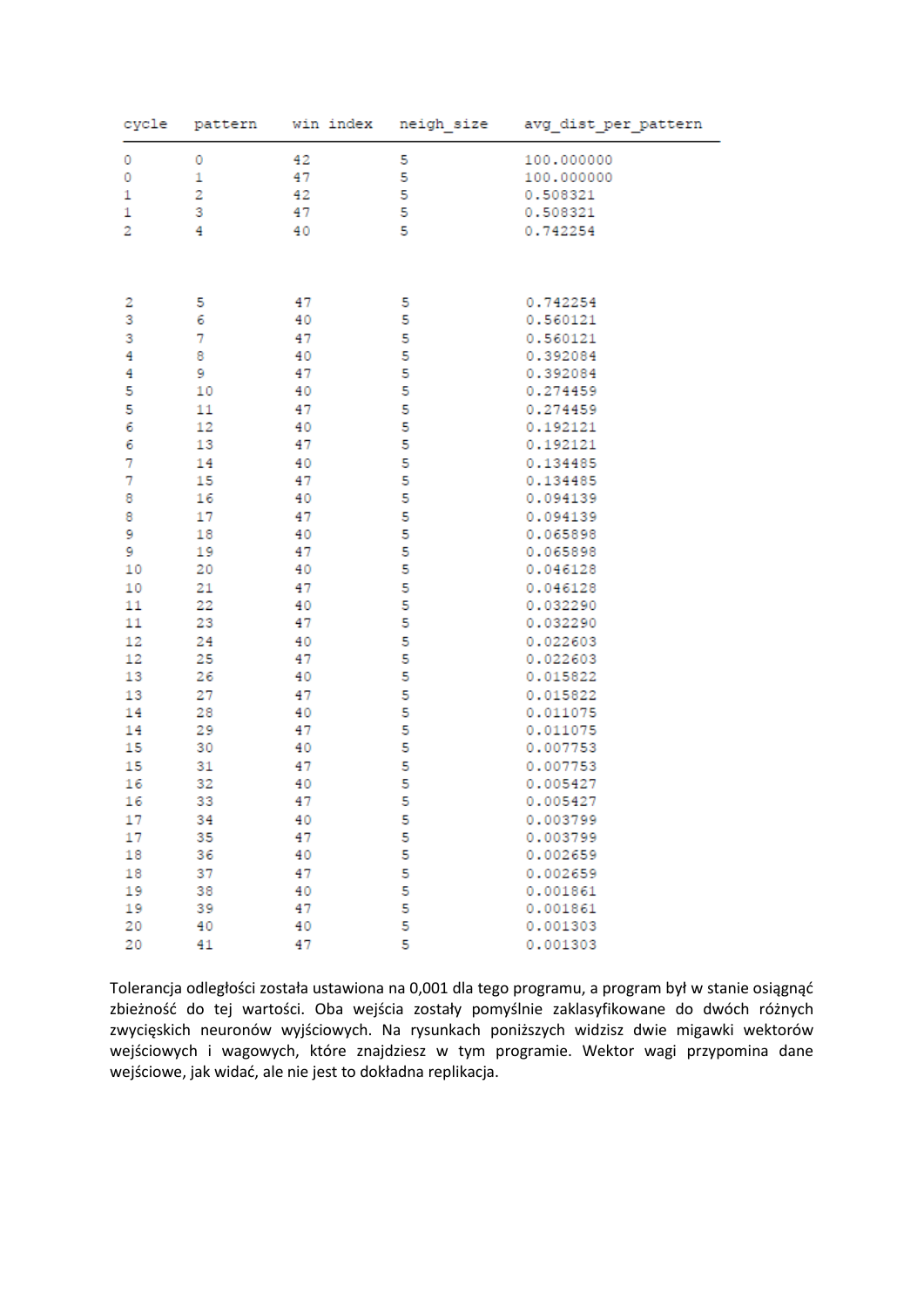



## **Generalizacja kontra zapamiętywanie**

Jak wspomniano w Części 11, w rzeczywistości nie chcesz dokładnej replikacji wzorca wejściowego dla wektora wag. Sprowadzałoby się to do zapamiętywania wzorców wejściowych bez możliwości uogólniania. Na przykład typowym zastosowaniem tego systemu klasyfikatorów alfabetycznych byłoby użycie go do przetwarzania zaszumionych danych, takich jak odręczne znaki. W takim przypadku potrzebna byłaby duża szerokość geograficzna w ustalenie zakresu zajęć na literę A.

#### **Dodawanie znaków**

Następnym krokiem programu jest dodawanie znaków i sprawdzanie, do jakich kategorii trafiają. Istnieje wiele znaków alfabetycznych, które wyglądają podobnie, na przykład H i B. Możesz oczekiwać, że klasyfikator Kohonen zgrupuje te podobne postacie w tej samej klasie. Teraz modyfikujemy plik input.dat, aby dodać znaki H, B i I. Nowy plik input.dat jest pokazany w następujący sposób.

| 00100 01010 10001 10001 11111 10001 |  |  |  |  |  |  |  |  |  |  |  |  |  |
|-------------------------------------|--|--|--|--|--|--|--|--|--|--|--|--|--|
| 10001                               |  |  |  |  |  |  |  |  |  |  |  |  |  |
| 10001 01010 00100 00100 00100 01010 |  |  |  |  |  |  |  |  |  |  |  |  |  |
| 10001                               |  |  |  |  |  |  |  |  |  |  |  |  |  |
| 10001 10001 10001 11111 10001 10001 |  |  |  |  |  |  |  |  |  |  |  |  |  |
| 10001                               |  |  |  |  |  |  |  |  |  |  |  |  |  |
| 11111 10001 10001 11111 10001 10001 |  |  |  |  |  |  |  |  |  |  |  |  |  |
| 1 1 1 1 1                           |  |  |  |  |  |  |  |  |  |  |  |  |  |
| 00100 00100 00100 00100 00100 00100 |  |  |  |  |  |  |  |  |  |  |  |  |  |
| 00100                               |  |  |  |  |  |  |  |  |  |  |  |  |  |

Dane wyjściowe wykorzystujące ten plik wejściowy są pokazane w następujący sposób.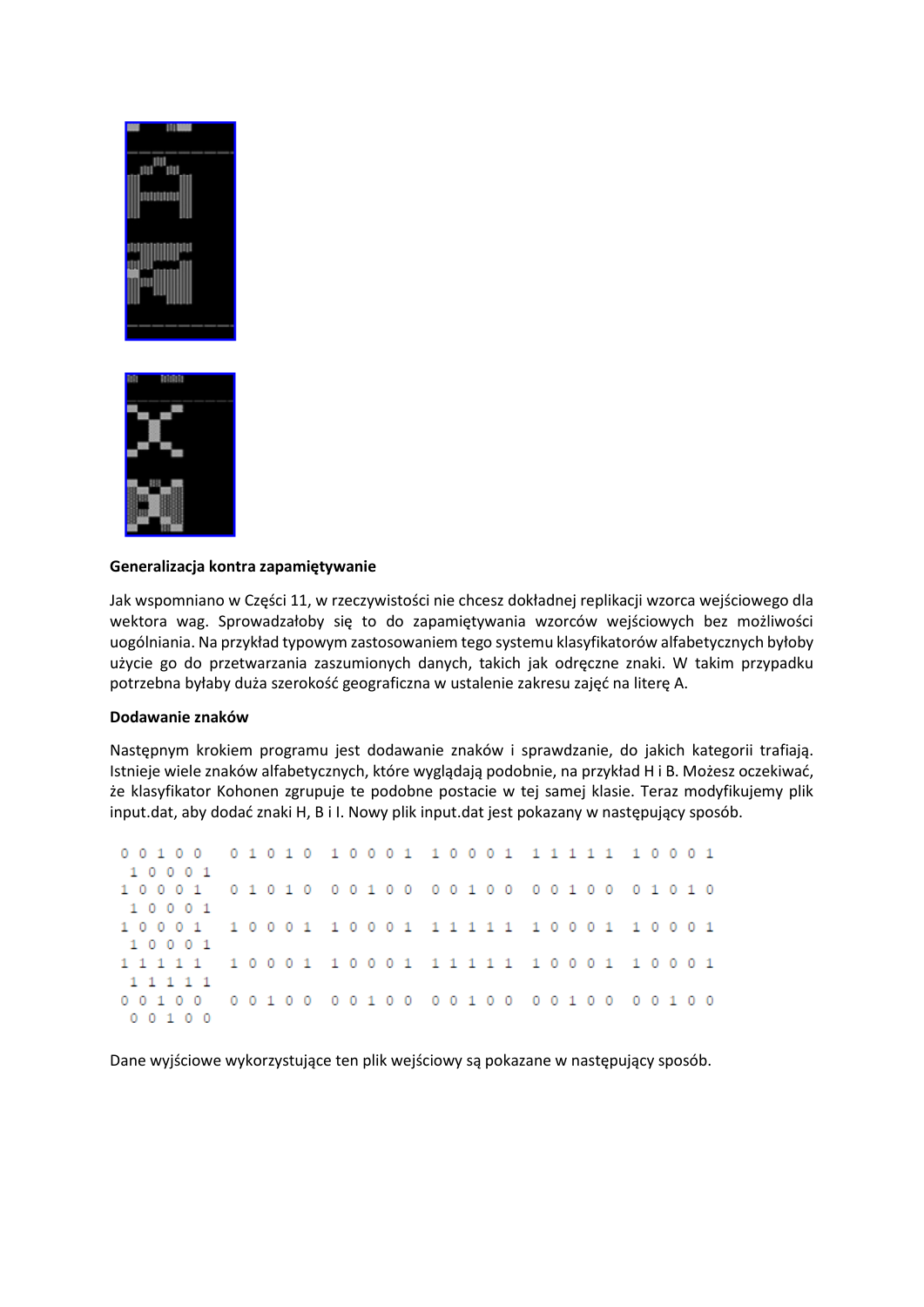done ->average dist per cycle =  $0.732607$  <--->dist last cycle =  $0.00360096$  <-- $-\lambda$ dist last cycle per pattern= 0.000720192 <-- $\frac{1}{2}$  >total cycles = 37  $\leftarrow$  $\rightarrow$ total patterns = 185 <--

| cycle                   | pattern      | win index | neigh size | avg dist per pattern |  |  |  |  |  |  |  |  |
|-------------------------|--------------|-----------|------------|----------------------|--|--|--|--|--|--|--|--|
| 0                       | 0            | 69        | 5          | 100.000000           |  |  |  |  |  |  |  |  |
| $\circ$                 | $\mathbf{1}$ | 93        | 5          | 100.000000           |  |  |  |  |  |  |  |  |
| $\circ$                 | 2            | 18        | 5          | 100.000000           |  |  |  |  |  |  |  |  |
| 0                       | 3            | 18        | 5          | 100.000000           |  |  |  |  |  |  |  |  |
| 0                       | 4            | 78        | 5          | 100.000000           |  |  |  |  |  |  |  |  |
| 1                       | 5            | 69        | 5          | 0.806743             |  |  |  |  |  |  |  |  |
| $\mathbf{1}$            | 6            | 93        | 5          | 0.806743             |  |  |  |  |  |  |  |  |
| $\mathbf{1}$            | 7            | 18        | 5          | 0.806743             |  |  |  |  |  |  |  |  |
| $\mathbf{1}$            | 8            | 18        | 5          | 0.806743             |  |  |  |  |  |  |  |  |
| $\mathbf{1}$            | 9            | 78        | 5          | 0.806743             |  |  |  |  |  |  |  |  |
| $\overline{\mathbf{2}}$ | 10           | 69        | 5          | 0.669678             |  |  |  |  |  |  |  |  |
| 2                       | 11           | 93        | 5          | 0.669678             |  |  |  |  |  |  |  |  |
| $\overline{\mathbf{2}}$ | 12           | 18        | 5          | 0.669678             |  |  |  |  |  |  |  |  |
| 2                       | 13           | 18        | 5          | 0.669678             |  |  |  |  |  |  |  |  |
| $\overline{2}$          | 14           | 78        | 5          | 0.669678             |  |  |  |  |  |  |  |  |
| 3                       | 15           | 69        | 5          | 0.469631             |  |  |  |  |  |  |  |  |
| 3                       | 16           | 93        | 5          | 0.469631             |  |  |  |  |  |  |  |  |
| 3                       | 17           | 18        | 5          | 0.469631             |  |  |  |  |  |  |  |  |
| 3                       | 18           | 18        | 5          | 0.469631             |  |  |  |  |  |  |  |  |
| 3                       | 19           | 78        | 5          | 0.469631             |  |  |  |  |  |  |  |  |
| 4                       | 20           | 69        | 5          | 0.354791             |  |  |  |  |  |  |  |  |
| 4                       | 21           | 93        | 5          | 0.354791             |  |  |  |  |  |  |  |  |
| 4                       | 22           | 18        | 5          | 0.354791             |  |  |  |  |  |  |  |  |
| 4                       | 23           | 18        | 5          | 0.354791             |  |  |  |  |  |  |  |  |
| 4                       | 24           | 78        | 5          | 0.354791             |  |  |  |  |  |  |  |  |
| 5                       | 25           | 69        | 5          | 0.282990             |  |  |  |  |  |  |  |  |
| 5                       | 26           | 93        | 5          | 0.282990             |  |  |  |  |  |  |  |  |
| 5                       | 27           | 18        | 5          | 0.282990             |  |  |  |  |  |  |  |  |
| .<br>35                 | 179          | 78        | 5          | 0.001470             |  |  |  |  |  |  |  |  |
|                         |              |           |            |                      |  |  |  |  |  |  |  |  |
| 36                      | 180          | 69        | 5          | 0.001029             |  |  |  |  |  |  |  |  |
| 36                      | 181          | 93        | 5          | 0.001029             |  |  |  |  |  |  |  |  |
| 36                      | 182          | 13        | 5          | 0.001029             |  |  |  |  |  |  |  |  |
| 36                      | 183          | 19        | 5          | 0.001029             |  |  |  |  |  |  |  |  |
| 36                      | 184          | 78        | 5          | 0.001029             |  |  |  |  |  |  |  |  |

Plik kohonen.dat z wartościami wyjściowymi jest teraz pokazany w następujący sposób.

Ponownie sieć nie ma problemu z klasyfikacją tych wektorów.

Do cyklu 21 zarówno H, jak i B były klasyfikowane jako neuron wyjściowy 18. Zdolność do rozróżniania tych wektorów jest w dużej mierze spowodowana małą tolerancją, którą przypisaliśmy jako kryterium terminacji.

#### **Inne eksperymenty do wypróbowania**